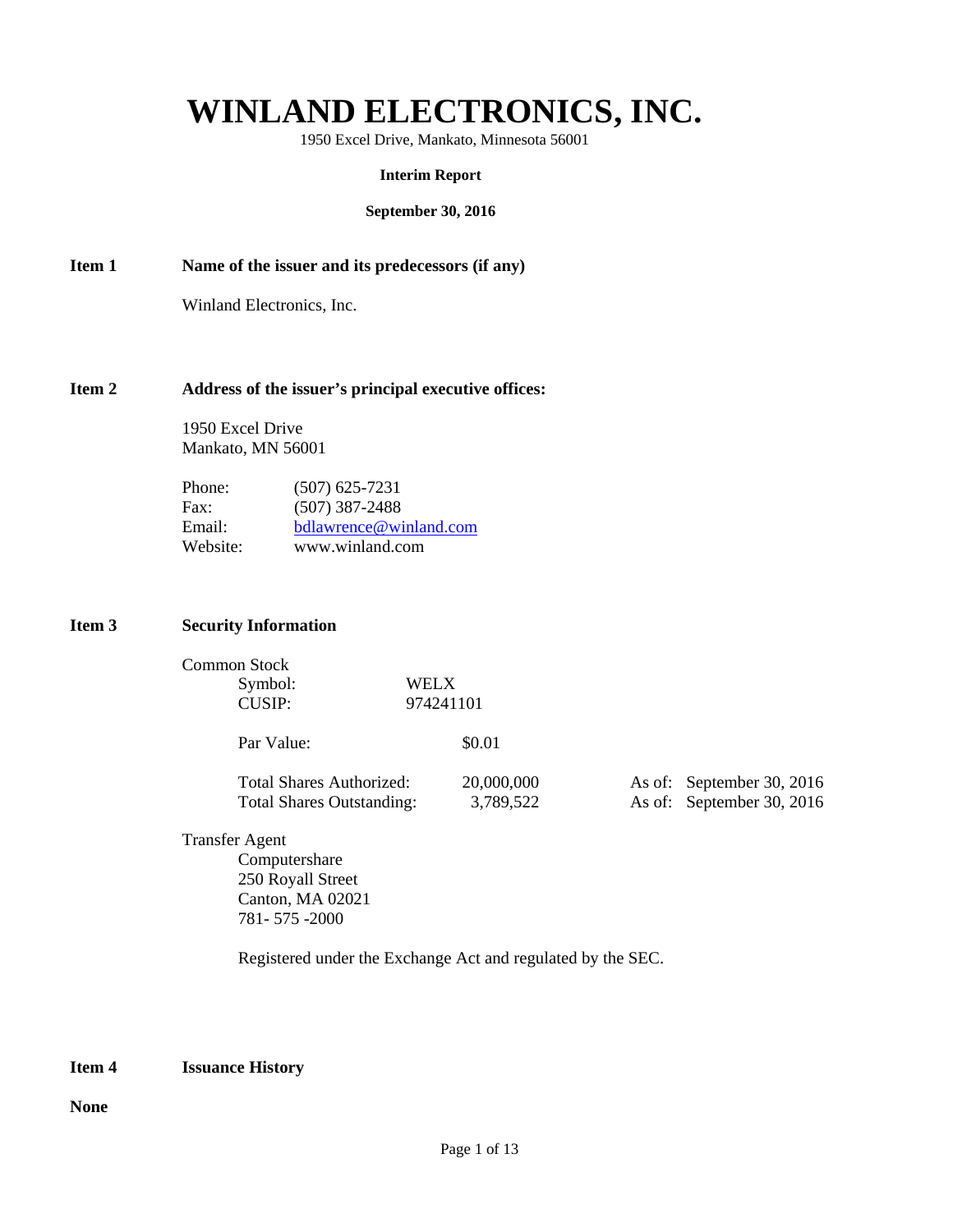# **WINLAND ELECTRONICS, INC.**

**CONDENSED BALANCE SHEETS**

| (In Thousands, Except Share Data) |  |  |  |
|-----------------------------------|--|--|--|
|-----------------------------------|--|--|--|

|                                                                                |    | September 30, |      | December 31, |  |
|--------------------------------------------------------------------------------|----|---------------|------|--------------|--|
|                                                                                |    | 2016          | 2015 |              |  |
| <b>ASSETS</b>                                                                  |    | (Unaudited)   |      |              |  |
| <b>Current Assets</b>                                                          |    |               |      |              |  |
| Cash and cash equivalents                                                      | \$ | 1,331         | \$   | 1,242        |  |
| Accounts receivable, less allowance for doubtful                               |    |               |      |              |  |
| accounts of \$8 as of both September 30, 2016 and December 31, 2015 (Note 2)   |    | 432           |      | 480          |  |
| Inventories (Note 4)                                                           |    | 248           |      | 449          |  |
| Prepaid expenses and other assets                                              |    | 50            |      | 22           |  |
| <b>Total current assets</b>                                                    |    | 2,061         |      | 2,193        |  |
| Property and Equipment, at cost                                                |    |               |      |              |  |
| Property and equipment                                                         |    | 350           |      | 345          |  |
| Less accumulated depreciation                                                  |    | 300           |      | 286          |  |
| Net property and equipment                                                     |    | 50            |      | 59           |  |
| Equity method investment (Note 9)                                              |    | 215           |      | 185          |  |
| Long-term inventories (Note 4)                                                 |    | 91            |      | 91           |  |
| <b>Total long-term assets</b>                                                  |    | 306           |      | 276          |  |
| <b>Total assets</b>                                                            | \$ | 2,417         | \$   | 2,528        |  |
| <b>LIABILITIES AND STOCKHOLDERS' EQUITY</b>                                    |    |               |      |              |  |
| <b>Current Liabilities</b>                                                     |    |               |      |              |  |
| Accounts payable                                                               | \$ | 307           | \$   | 536          |  |
| Accrued liabilities:                                                           |    |               |      |              |  |
| Compensation                                                                   |    | 36            |      | 42           |  |
| Other                                                                          |    | 80            |      | 39           |  |
| <b>Total current liabilities</b>                                               |    | 423           |      | 617          |  |
| <b>Stockholders' Equity (Note 6)</b>                                           |    |               |      |              |  |
| Common stock, par value \$0.01 per share; authorized 20,000,000 shares; issued |    |               |      |              |  |
| and outstanding 3,789,522 as of both September 30, 2016 and December 31, 2015  |    | 38            |      | 38           |  |
| Additional paid-in capital                                                     |    | 5,117         |      | 5,119        |  |
| Accumulated deficit                                                            |    | (3,161)       |      | (3,246)      |  |
| <b>Total stockholders' equity</b>                                              |    | 1,994         |      | 1,911        |  |
| Total liabilities and stockholders' equity                                     |    | 2.417         |      | 2,528        |  |
| See Notes to Condensed Financial Statements                                    |    |               |      |              |  |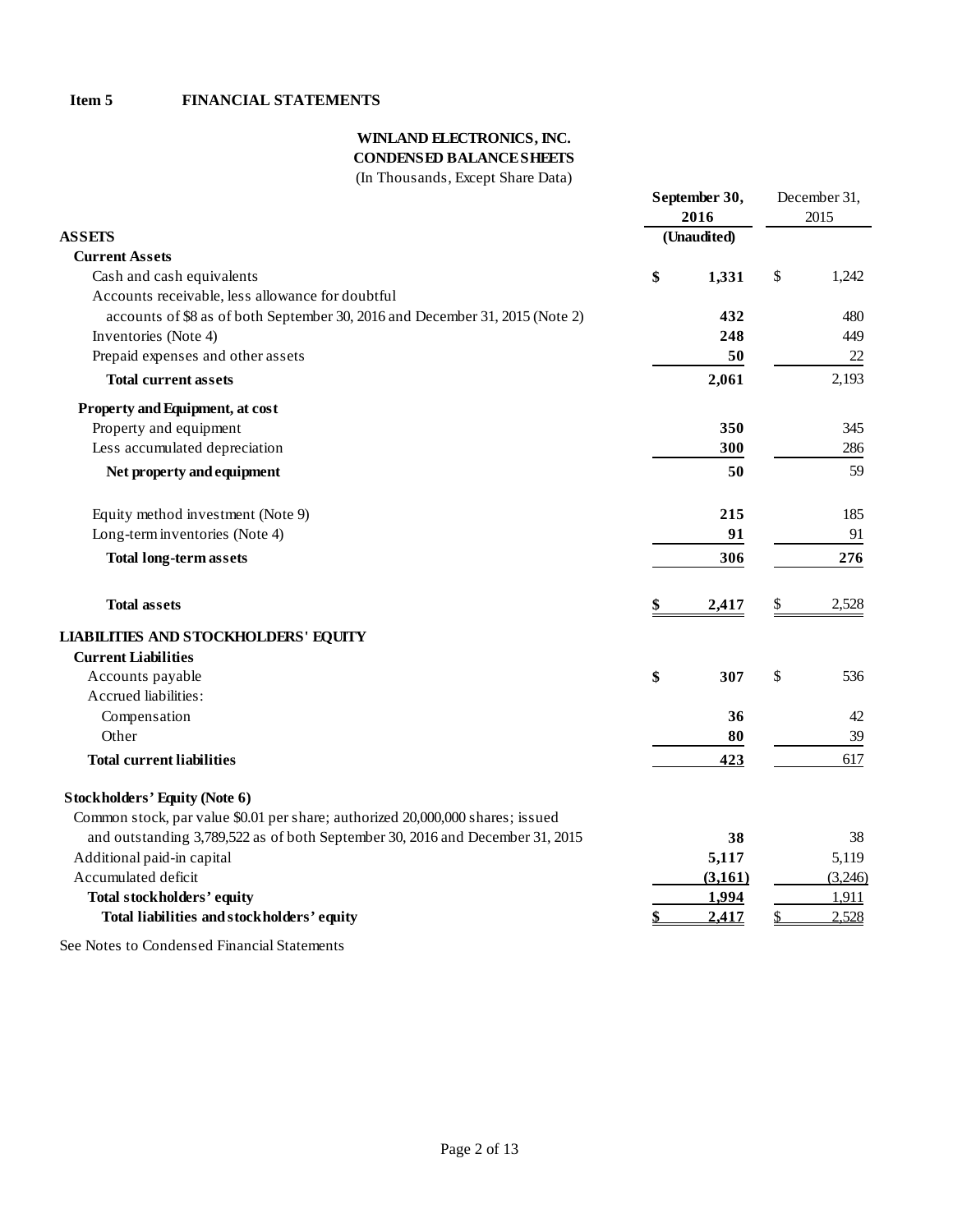### **WINLAND ELECTRONICS, INC. CONDENSED STATEMENTS OF OPERATIONS**

(In Thousands, Except Share and Per Share Data)

(unaudited)

|                                                       |                     | For the Three Months   |    |           |           | For the Nine Months |               |           |  |
|-------------------------------------------------------|---------------------|------------------------|----|-----------|-----------|---------------------|---------------|-----------|--|
|                                                       | Ended September 30, |                        |    |           |           | Ended September 30, |               |           |  |
|                                                       |                     | 2016                   |    | 2015      |           | 2016                |               | 2015      |  |
| Net sales (Note 2)                                    | \$                  | 846                    | \$ | 992       | \$        | 2,645               | $\mathsf{\$}$ | 2,755     |  |
| Cost of sales                                         |                     | 576                    |    | 636       |           | 1,796               |               | 1,776     |  |
| Gross profit                                          |                     | 270                    |    | 356       |           | 849                 |               | 979       |  |
| Operating expenses:                                   |                     |                        |    |           |           |                     |               |           |  |
| General and administrative                            |                     | 150                    |    | 134       |           | 466                 |               | 392       |  |
| Sales and marketing                                   |                     | 87                     |    | 70        |           | 312                 |               | 255       |  |
| Research and development                              |                     | 2                      |    |           |           | 16                  |               | 33        |  |
| Total operating expenses                              |                     | 239                    |    | 204       |           | 794                 |               | 680       |  |
| <b>Operating income</b>                               |                     | 31                     |    | 152       |           | 55                  |               | 299       |  |
| Other gain (loss)                                     |                     | 32                     |    |           |           | 30                  |               | (1)       |  |
| Net income                                            |                     | 63                     | S  | 152       | \$        | 85                  | \$            | 298       |  |
| Income per common share data:                         |                     |                        |    |           |           |                     |               |           |  |
| Basic                                                 | \$                  | 0.02                   | \$ | 0.04      | \$        | 0.02                | \$            | 0.08      |  |
| Diluted                                               | \$                  | 0.02                   | \$ | 0.04      | \$        | 0.02                | \$            | 0.08      |  |
| Weighted-average number of common shares outstanding: |                     |                        |    |           |           |                     |               |           |  |
| Basic                                                 |                     | 3,789,522<br>3,789,522 |    |           | 3,789,522 |                     |               | 3,789,522 |  |
| Diluted                                               |                     | 3,902,897              |    | 3,907,913 |           | 3,902,972           |               | 3,887,802 |  |

See Notes to Financial Statements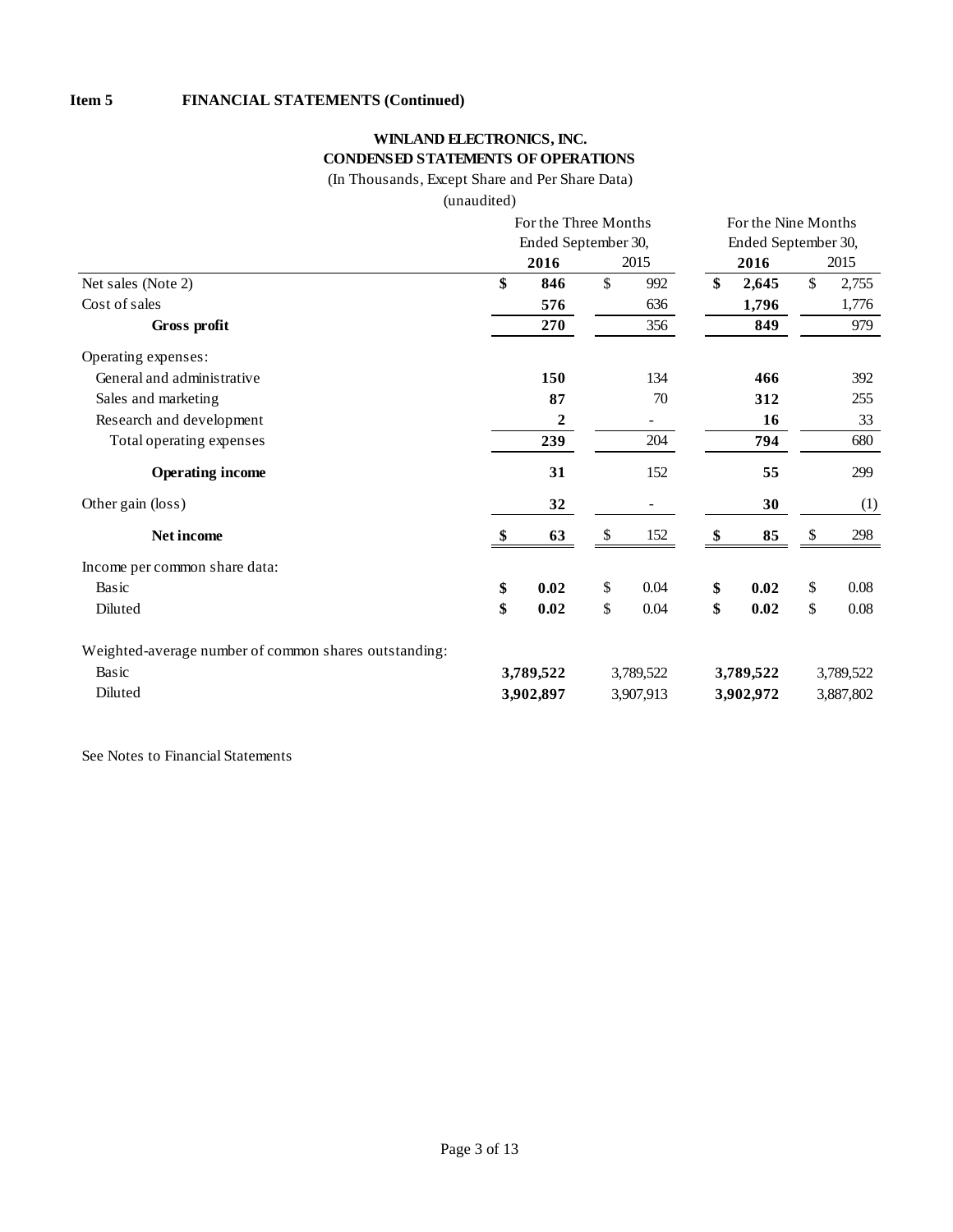## **WINLAND ELECTRONICS, INC. CONDENSED STATEMENTS OF CASH FLOWS**

(In Thousands)

(Unaudited)

|                                                        | For the Nine Months Ended<br>September 30, |       |    |       |
|--------------------------------------------------------|--------------------------------------------|-------|----|-------|
|                                                        |                                            | 2016  |    | 2015  |
| <b>Cash Flows From Operating Activities</b>            |                                            |       |    |       |
| Net income                                             | \$                                         | 85    | \$ | 298   |
| Adjustments to reconcile net income to net cash        |                                            |       |    |       |
| provided by operating activities:                      |                                            |       |    |       |
| Depreciation                                           |                                            | 14    |    | 16    |
| Non-cash stock based compensation                      |                                            | (2)   |    | 2     |
| Gain on investment in equity method investment         |                                            | (30)  |    |       |
| Increase in allowance for doubtful accounts            |                                            |       |    | 1     |
| Increase(decrease) in allowance for obsolete inventory |                                            | 10    |    | (116) |
| Changes in assets and liabilities:                     |                                            |       |    |       |
| Accounts receivables                                   |                                            | 47    |    | 15    |
| Inventories                                            |                                            | 192   |    | 3     |
| Prepaid expenses                                       |                                            | (28)  |    | (23)  |
| Accounts payable                                       |                                            | (228) |    | 72    |
| Accrued expenses, including deferred revenue           |                                            | 34    |    | (40)  |
| Net cash provided by operating activities              |                                            | 94    |    | 228   |
| <b>Cash Flows From Investing Activities</b>            |                                            |       |    |       |
| Purchases of property and equipment                    |                                            | (5)   |    |       |
| Investment in equity method subsidiary                 |                                            |       |    | (200) |
| Net cash used in investing activities                  |                                            | (5)   |    | (200) |
| Net increase in cash and cash equivalents              |                                            | 89    |    | 28    |
| Cash and cash equivalents                              |                                            |       |    |       |
| Beginning                                              |                                            | 1,242 |    | 1,119 |
| Ending                                                 | \$                                         | 1,331 | \$ | 1,147 |

See Notes to Condensed Financial Statements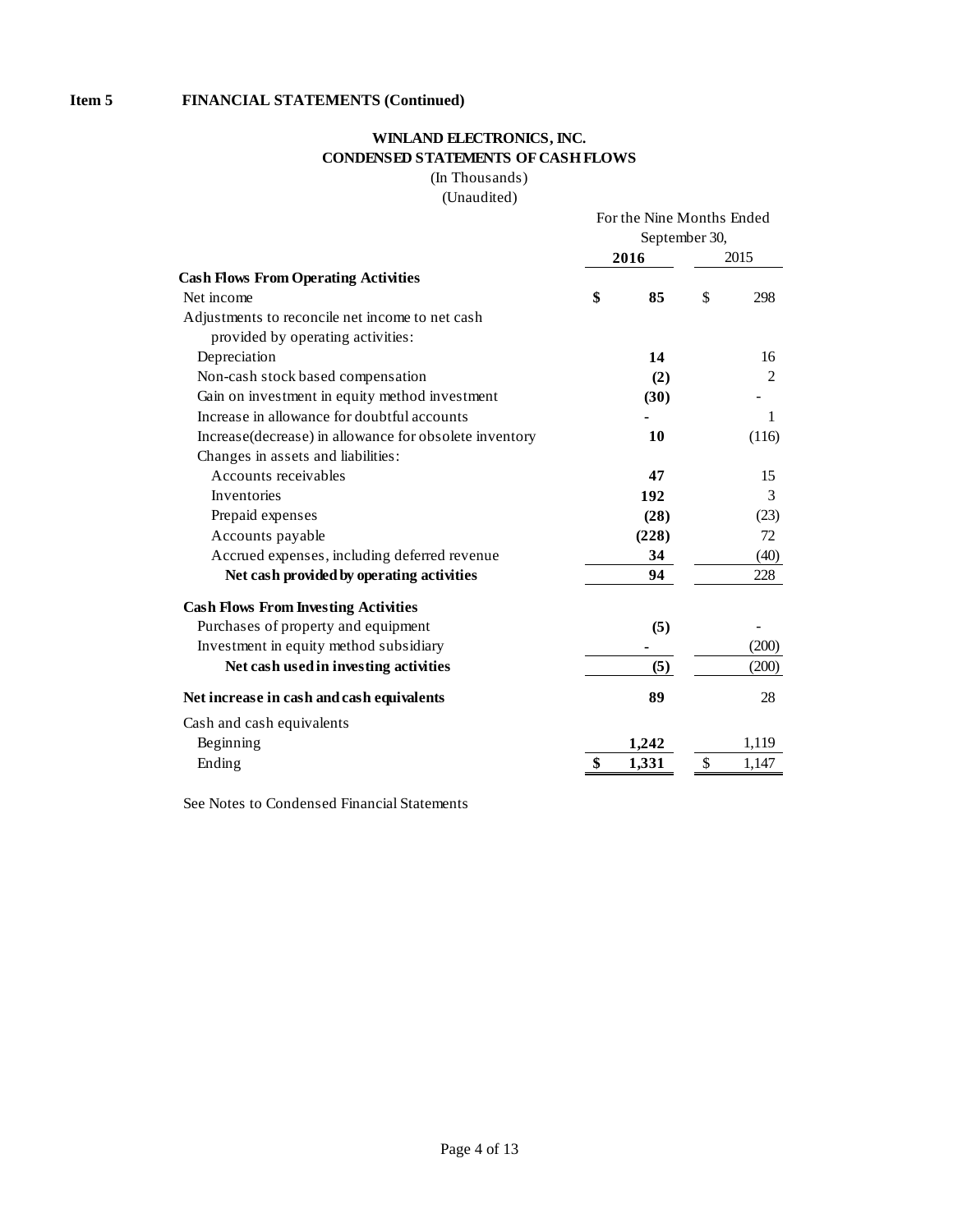#### **Note 1. Basis of Presentation**

The accompanying unaudited condensed financial statements have been prepared by Winland Electronics, Inc. (the "Company" or "Winland") in accordance with accounting principles generally accepted in the United States of America for the preparation of interim financial information. Accordingly, they do not include all of the information and notes required by accounting principles generally accepted in the United States of America for complete financial statements. In the opinion of management, all adjustments (consisting of normal recurring adjustments) considered necessary for a fair presentation have been included. Financial results for the nine months ended September 30, 2016 are not necessarily indicative of the results that may be expected for the year ending December 31, 2016.

The condensed balance sheet at December 31, 2015 has been derived from the audited financial statements as of that date but does not include all of the information and footnotes required by accounting principles generally accepted in the United States of America for complete financial statement presentation.

This financial information should be read in conjunction with the financial statements and notes included in the Company's Annual Report for the year ended December 31, 2015.

Management is required to make certain estimates and assumptions which affect the amounts of assets, liabilities, revenue and expenses reported. Actual results could differ materially from these estimates and assumptions.

The Company evaluates events through the date the financial statements are filed for events requiring adjustment to or disclosure in the financial statements.

#### **Note 2. Major Customers**

The Company has two customers that accounted for 10 percent (10%) or more of net sales for the three and nine months ended September 30, 2016 and 2015 as follows:

|                   | For the Three Months Ended September 30, |      |  |  |  |
|-------------------|------------------------------------------|------|--|--|--|
| Sales percentage: | 2016                                     | 2015 |  |  |  |
| Customer A        | 49%                                      | 54%  |  |  |  |
| Customer B        | 11%                                      | 12%  |  |  |  |
|                   |                                          |      |  |  |  |

|                   | For the Nine Months Ended September 30, |      |  |  |
|-------------------|-----------------------------------------|------|--|--|
| Sales percentage: | 2016                                    | 2015 |  |  |
| Customer A        | 52%                                     | 53%  |  |  |
| Customer B        | 13%                                     | 13%  |  |  |

The Company had net receivables (as a percentage of total receivables) from the above customers as follows:

|                                 | September 30, |      |
|---------------------------------|---------------|------|
| Accounts receivable percentage: | 2016          | 2015 |
| Customer A                      | 55%           | 56%  |
| Customer B                      | 20%           | 20%  |

#### **Note 3. Income per Common Share**

**Income per common share:** Basic income per common share is computed by dividing the net income by the weighted-average number of common shares outstanding during the period. Diluted income per common share is computed by dividing the net income by the weighted-average number of common shares outstanding during the period, including potentially dilutive shares such as the options and warrants to purchase shares of common stock at various amounts per share (see Note 6).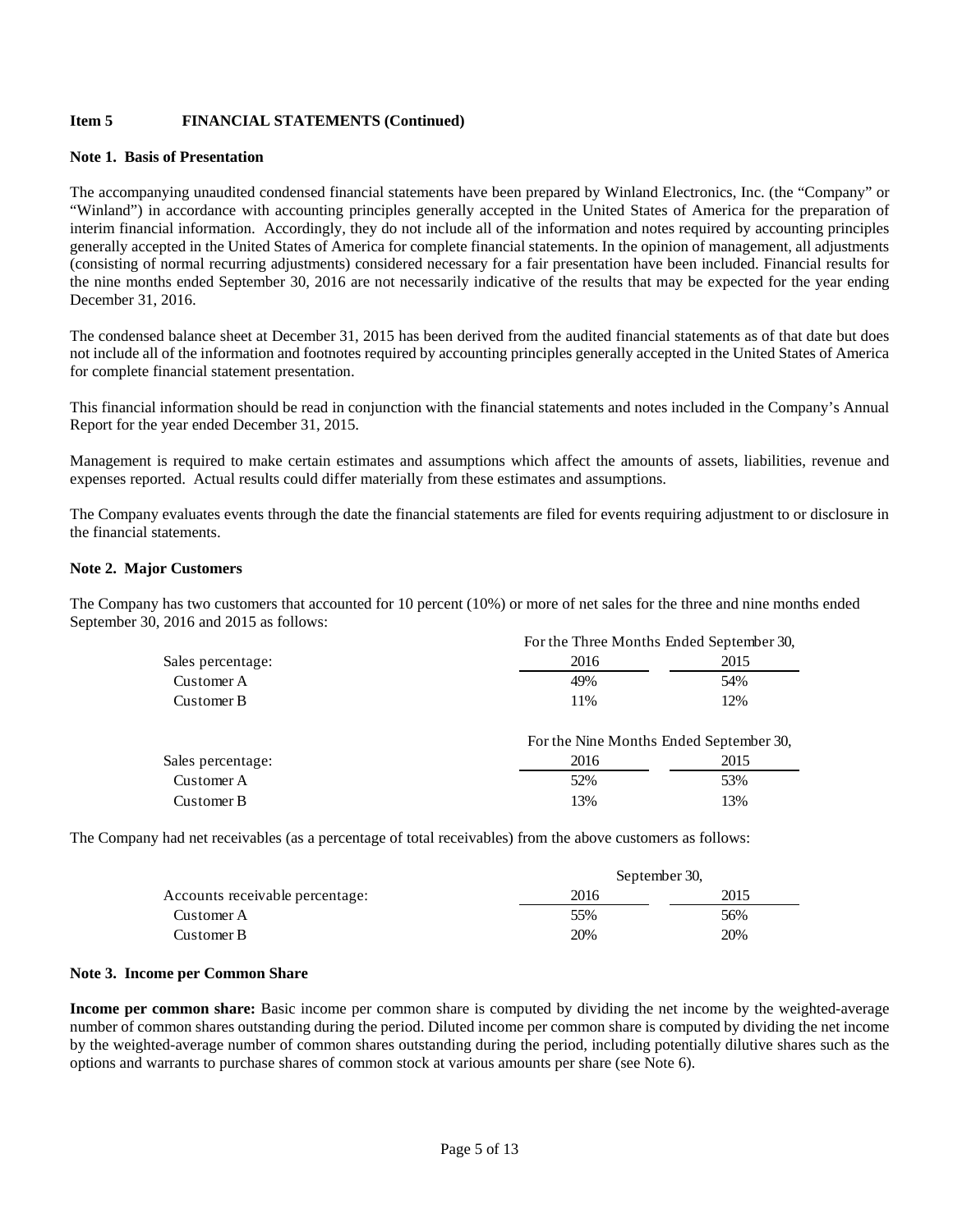#### **Note 3. Income per Common Share (Continued)**

For the three months ended September 30, 2016, the basic income per share was \$0.02 based on 3,789,522 shares outstanding. The diluted income per share was \$0.02 for the three months ended September 30, 2016, the based on 3,902,897 shares outstanding, including 113,375 of dilutive option and warrant shares outstanding. For the three months ended September 30, 2015, the basic income per share was \$0.04 based on 3,789,522 shares outstanding. The diluted income per share was \$0.04 for the three months ended September 30, 2015, the based on 3,907,913 shares outstanding, including 118,391 of dilutive option and warrant shares outstanding.

For the nine months ended September 30, 2016, the basic income per share was \$0.02 based on 3,789,522 shares outstanding. The diluted income per share was \$0.02 for the nine months ended September 30, 2016, the based on 3,902,972 shares outstanding, including 113,450 of dilutive option and warrant shares outstanding. For the nine months ended September 30, 2015, the basic income per share was \$0.08 based on 3,789,522 shares outstanding. The diluted income per share was \$0.08 for the nine months ended September 30, 2015, the based on 3,887,802 shares outstanding, including 92,280 of dilutive option and warrant shares outstanding.

#### **Note 4. Inventories**

The components of inventories were as follows net of reserves:

| September 30, $2016$ |     |  | December 31, 2015 |  |  |
|----------------------|-----|--|-------------------|--|--|
|                      | 60  |  | 70                |  |  |
|                      | 279 |  |                   |  |  |
|                      | 339 |  | 540               |  |  |
|                      |     |  |                   |  |  |

As of September 30, 2016 and December 31, 2015, \$91 represents long-term inventories, net that the Company does not expect to sell within the next twelve months and do not consider these items excess or obsolete.

#### **Note 5. Allowance for Rework and Warranty Costs**

Winland provides a limited warranty for its products for a period of one year, which requires Winland to repair or replace defective product at no cost to the customer or refund the purchase price. The reserve reflecting historical experience and potential warranty issues is determined based on specific experience factors including rate of return by item, average weeks outstanding from sale to return, average cost of repair and relation of repair cost to original sales price. Any specific known warranty issues are considered individually. These are analyzed to determine the probability and the amount of financial exposure, and a specific reserve is established. The allowance for rework and warranty costs was \$15 at both September 30, 2016 and December 31, 2015, respectively.

#### **Note 6. Stock-Based Awards**

At September 30, 2016, there was less than five hundred dollars of unrecognized compensation cost related to share-based payments.

The following table summarizes information about stock options outstanding at September 30, 2016:

|                        | <b>Options Outstanding</b> |                       |           |                  |               |           | Options Exercisable |
|------------------------|----------------------------|-----------------------|-----------|------------------|---------------|-----------|---------------------|
|                        |                            | Weighted-Average      | Weighted- |                  |               | Weighted- |                     |
| Range of               | Number of                  | Remaining Contractual |           | Average Exercise | Number of     |           | Average Exercise    |
| <b>Exercise Prices</b> | <b>Shares</b>              | Life (Years)          |           | Price            | <b>Shares</b> |           | Price               |
| $$0.448 - $0896$       | 154,500                    | 3.3                   | S         | 0.62             | 142,000       | -8        | 0.63                |
| $$1.344 - $1.792$      | 11.000                     | 1.6                   |           | 1.74             | 11,000        |           | 1.74                |
| $$1.792 - $2.240$      | 5.500                      | 1.3                   |           | 2.23             | 5,500         |           | 2.23                |
|                        | 171,000                    | 3.1                   |           | 0.75             | 158,500       |           | 0.75                |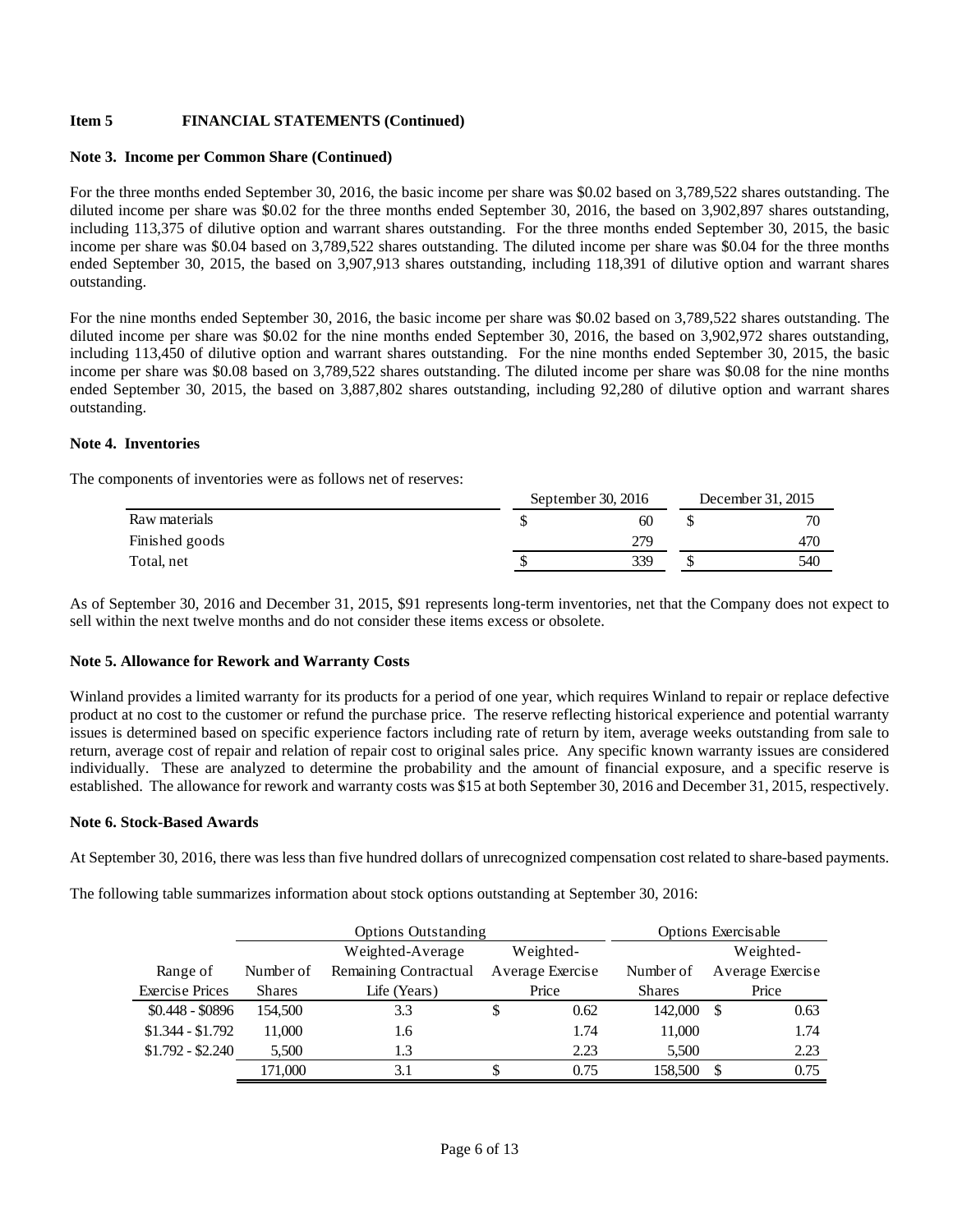#### **Note 7. Income Taxes**

Income taxes are accounted for under the asset and liability method. Deferred tax assets and liabilities are measured using enacted tax rates expected to apply to taxable income in the years in which those temporary differences are expected to be recovered or settled. The Company records a tax valuation allowance when it is more likely than not that it will not be able to recover the value of its deferred tax assets. The tax effect of the Company's valuation allowance for deferred tax assets is included in the annual effective tax rate. The full valuation allowance for deferred tax assets as of both September 30, 2016 and December 31, 2015 was \$2,551.

The Company calculates its income tax expense by estimating the annual effective tax rate and applying that rate to the year-to-date ordinary income (loss) at the end of the period. As of September 30, 2016 and 2015, the Company calculated its estimated annualized effective tax rate at 0% and 0%, respectively as the Company provided a full valuation allowance on deferred tax assets. The Company had no income tax expense on its \$83 pre-tax income from continuing operations for the nine months ended September 30, 2016. The Company had no income tax expense on its \$299 pre-tax income from continuing operations for the nine months ended September 30, 2015.

The Company recognizes the financial statement benefit of a tax position only after determining that the relevant tax authority would more likely than not sustain the position following an audit. For tax positions meeting the more-likely-than-not threshold, the amount recognized in the financial statements is the largest benefit that has a greater than 50% likelihood of being realized upon ultimate settlement with the relevant tax authority.

The years 2012 through 2015 remain open for examination by the IRS and other state agencies.

The Company recognizes interest accrued on uncertain tax positions as well as interest received from favorable tax settlements within interest expense. The Company recognizes penalties accrued on unrecognized tax benefits within general and administrative expenses. As of September 30, 2016 and 2015, the Company recognized no interest or penalties related to uncertain tax positions.

At December 31, 2015, the Company had net operating loss carryforwards for federal purposes of \$6,490 and \$4,588 for state income tax purposes that are available to offset future taxable income and begin to expire in the year 2031 and 2023, respectively. At December 31, 2015, the Company had Minnesota research and development tax credit carryforwards of \$12, which begin to expire in the year 2023.

The Company's ability to utilize its net operating losses ("NOLs") to reduce taxable income in future years may be limited for various reasons, including if projected future taxable income is insufficient to recognize the full benefit of such NOLs prior to their expiration. Additionally, the ability to fully utilize these tax assets could also be adversely affected if the Company is deemed to have had an "ownership change" within the meaning of Section 382 of the Internal Revenue Code of 1986, as amended (the "Code"). An ownership change is generally defined as a greater than 50% increase in equity ownership by "5-percent shareholders" (as that term is defined for purposes of Section 382 of the Code) in any three year testing period. See Note 8 which more fully describes the Section 382 Rights Agreement approved by the Company.

The Company does not anticipate any significant changes to the total amounts of unrecognized tax benefits in the next twelve months.

#### **Note 8. Shareholder Rights Plan**

On February 27, 2014, the Company entered into a Section 382 Rights Agreement with its transfer agent Registrar and Transfer Company (now owned by Computershare Limited), dated as of February 27, 2014 (the "382 Rights Agreement"). The purpose of the 382 Rights Agreement is to help protect the Company's net operating loss tax asset by deterring certain acquisitions of Company stock by persons or groups beneficially owning 5% or more of the Company's outstanding stock, which could have the effect of limiting the Company's ability to use its built in losses and any resulting net loss carry forwards to reduce potential future federal income tax obligations. The Company's ability to use its net loss carry forwards in the future may be significantly limited if it experiences an "ownership change" for U.S. federal income tax purposes. In general, an ownership change will occur when the percentage of the Company's ownership (by value) of one or more "5 percent shareholders" (as defined in the Internal Revenue Code of 1986, as amended) has increased by more than 50 percent over the lowest percentage owned by such shareholders at any time during the prior three years (calculated on a rolling basis).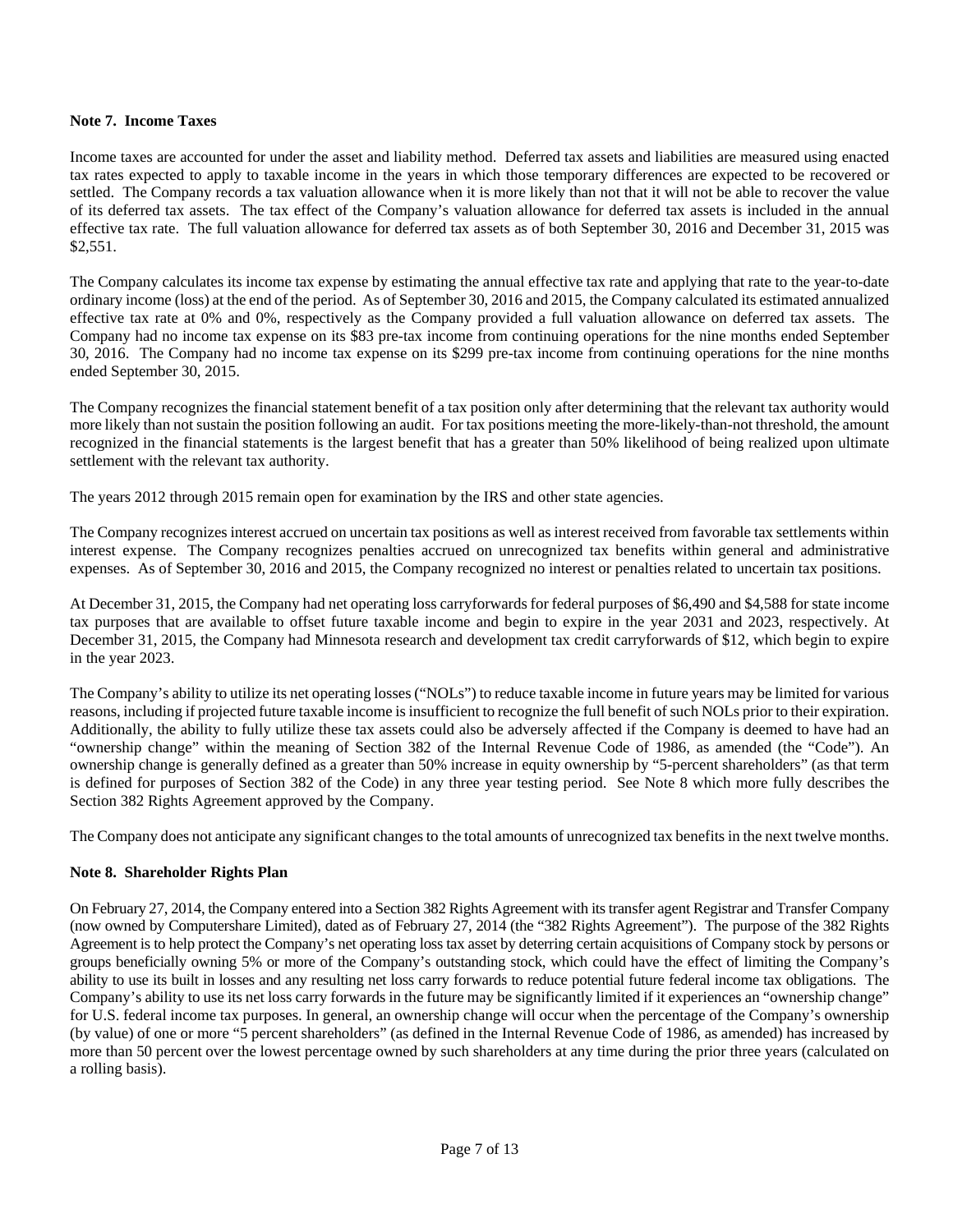#### **Note 8. Shareholder Rights Plan (Continued)**

Under the 382 Rights Agreement, from and after the record date of March 10, 2014 (the "Record Date"), each share of Company Common Stock will carry with it one preferred share purchase right (a "Right"). In connection with adoption of the Section 382 Rights Agreement, the Board declared a dividend distribution of the Rights to shareholders of record on the Record Date. Each Right will allow its holder to purchase from the Company one one-thousandth of a share of Series B Junior Participating Preferred Stock for \$14.00 (the "Exercise Price"). The Rights will not be exercisable until 10 days after the public announcement that a person or group has become an "Acquiring Person" by obtaining beneficial ownership of 4.99% or more of the Company's outstanding Common Stock, or by the future acquisition of any shares of Company common stock by any person or group who held 4.99% or more of the Company's outstanding common stock as of the date the 382 Rights Agreement was adopted. If a person or group becomes an Acquiring Person, all holders of Rights except the Acquiring Person may, for payment of the Exercise Price, purchase shares of Common Stock with a market value of twice the Exercise Price, based on the market price of the Common Stock as of the acquisition that resulted in such person or group becoming an Acquiring Person. Prior to exercise, the Right does not give its holder any dividend, voting, or liquidation rights. The Rights will expire on March 10, 2019 and are redeemable by the Board for \$0.000001 per Right at any time prior to a person or group becoming an Acquiring Person. The Board has discretion under the 382 Rights Agreement to exempt any person or group from status as an Acquiring Person if the Board determines such person or group's acquisition will not limit the Company's use of its net loss carry forwards. The Company previously had a Shareholder Rights Plan, the rights under which expired on December 9, 2013.

With respect to the acquisition of 568,428 shares by FRMO Corp. on November 14, 2014, the Board determined that FRMO Corp. was not an Acquiring Person under the Section 382 Rights Agreement.

#### **Note 9. Equity method investment**

In July 2015, the Company completed an investment of \$200 in Northumberland IX LLC ("Northumberland"), a related party through common ownership and an entity formed with another third party to invest a total of \$1,200 in EDG-PMA, LLC ("EDG-PMA"), itself an entity formed in cooperation with Exhibits Development Group, LLC ("EDG") to develop, design, construct, market, place, own, and operate a traveling museum exhibition presently known as *The Magical History Tour: A Beatles Memorabilia Exhibition*. Northumberland's investment in EDG-PMA is effectively structured as convertible preferred equity. The convertible preferred equity pays an irregular preferred dividend at a rate of 10% per annum on any outstanding principal balance and is immediately convertible into 30% of EDG-PMA common equity upon repayment of Northumberland's \$1,200 principal amount, the timing of such repayment being dependent on the distributable cash flow of EDG-PMA. Until repayment of Northumberland's \$1,200 principal amount, the convertible preferred equity is entitled to the entirety of EDG-PMA distributable cash flow. Prior to the repayment of principal, the Company's interest in Northumberland is proportionate to its \$200 investment. Following the repayment of principal, the Company's distribution rights in Northumberland shall be 83.33%. The Company has no obligation to provide any further funding to either Northumberland or EDG-PMA.

The Company recognized a gain of \$30 from its investment in Northumberland for the nine months ended September 30, 2016.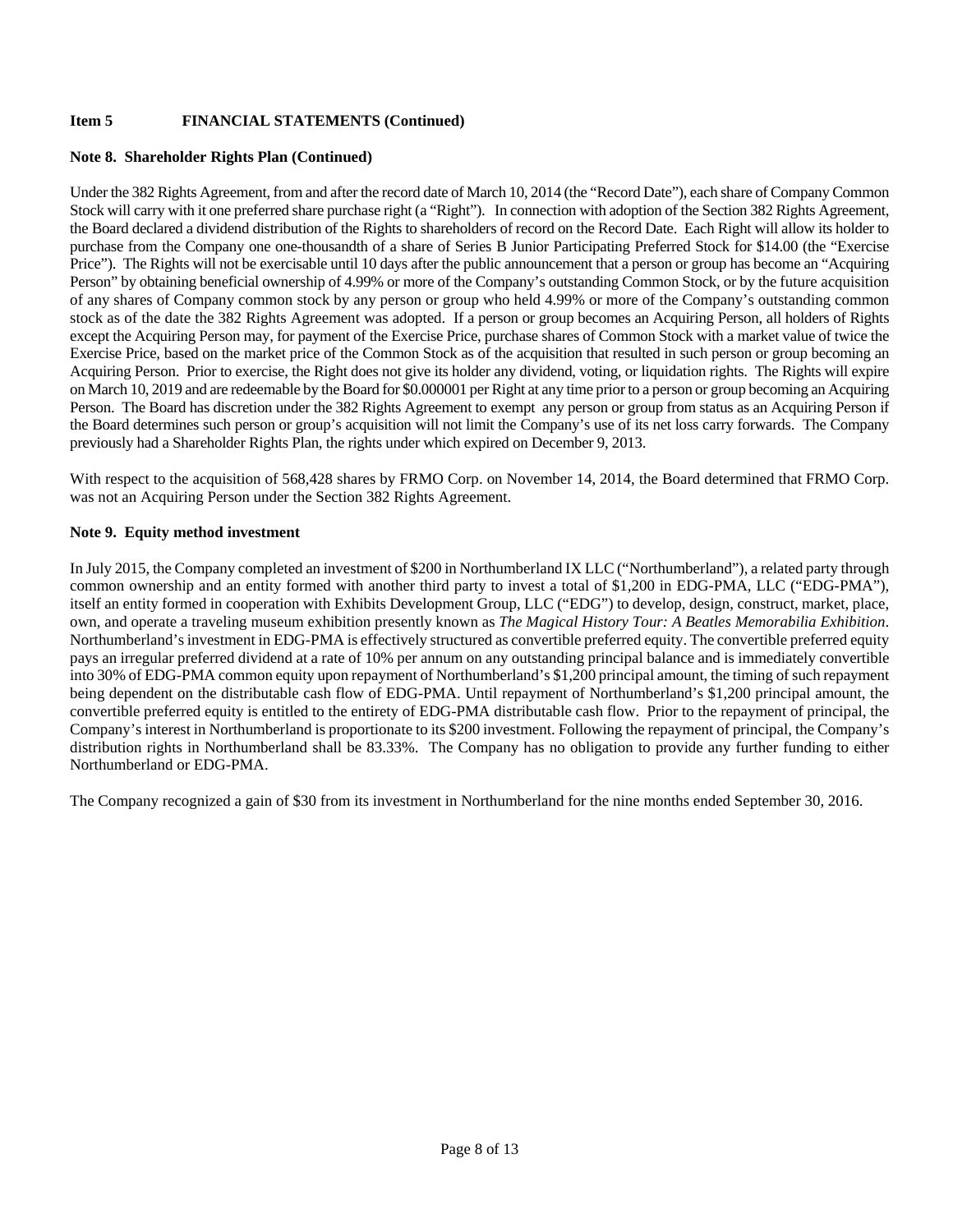#### **Note 10. Significant Accounting Policies**

**Revenue Recognition:** In 2016, the Company began recognizing subscription service revenue derived from agreements Winland has entered into with resellers and direct end-users to provide remote monitoring, alerting and reporting services. With the addition of this new revenue stream, Winland now recognizes revenue from both hardware and subscription services.

*Hardware Sales -* For all hardware sales, Winland has a binding purchase order from the customer. Revenue is recognized from the sale of products when the product is delivered to a common carrier for shipment and title transfers. Shipping and handling charges billed to customers are included in net sales, and shipping and handling costs incurred by the Company are included in cost of sales.

*Subscription service revenue -* Revenue from reseller and direct end-user agreements are recognized ratably over the term of the contract, which is typically one year of service. Each group has standard pricing with exceptions handled on a case by case basis which are not believed to materially impact the recognition of service revenue in total. Billing occurs quarterly for one year of service.

Winland does not generally accept returns but does provide a limited warranty. Sales and use taxes are reported on a net basis, excluding them from sales and cost of sales.

#### **Item 6 Nature of the Issuer's Business**

**A.** A description of the issuer's business operations;

Winland markets and sells its line of proprietary critical condition monitoring products primarily through an established network of distributors, dealers, security installers and integrators. In most cases, these products are manufactured to protect against loss of assets due to damage from water, excess humidity, extremes of temperature and loss of power. The Company offers a critical-environment monitoring solution that is an automated, cloudbased platform that provides early alerting, reporting and logging, that ensures regulatory compliance. Winland is also exploring various alternatives to enhance shareholder value that utilize the expertise of management and the Board of Directors. Such alternatives may include establishing new ventures, acquiring existing businesses, and other investment opportunities, including investments in marketable securities.

**B.** Date and State of Incorporation

Issuer is a Corporation incorporated in the State of Minnesota in 1972.

**C.** The Issuer's Primary SIC Code:

| SIC Code          | 3823   |
|-------------------|--------|
| <b>NAICS</b> Code | 334513 |

#### **D. The Issuer's Fiscal Year End Date:**

Fiscal year end is December 31st

#### **E. Principal Products or Services, And Their Market:**

Through distribution to dealers and integrators, Winland provides a line of proprietary critical condition monitoring products to the security industry. In most cases, these products are manufactured to protect against loss of assets due to damage from water, excess humidity, extremes of temperature and loss of power. Winland holds federal trademark registrations for marks used in its business as follows: WATERBUG, TEMP ALERT and ENVIROALERT.

#### **Item 7 Issuer's Facilities**

The Company currently occupies 1,924 square feet of office space at 1950 Excel Drive, Mankato, MN which is leased on a month-to-month basis from Nortech Systems, Incorporated.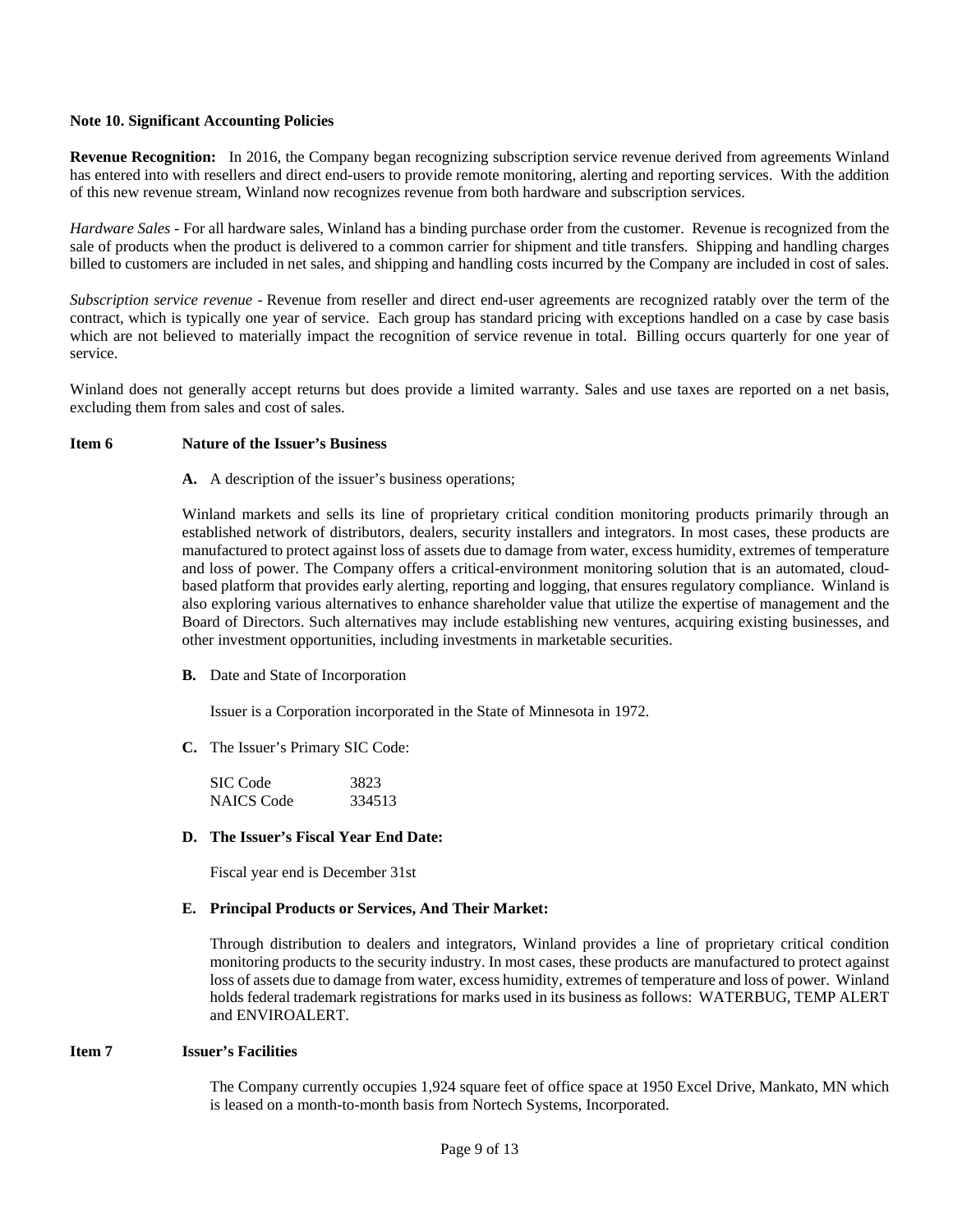#### **Item 8 Officers, Directors and Control Persons**

| President and Chief Financial Officer<br>Brian D. Lawrence<br>46 |  |  |  |
|------------------------------------------------------------------|--|--|--|
| 1983<br>Lorin E. Krueger<br>60<br>Director                       |  |  |  |
| 2008<br>Thomas J. Brady<br>51<br>Director                        |  |  |  |
| <b>Thomas Braziel</b><br>32<br>2013<br>Director                  |  |  |  |
| Matthew D. Houk<br>35<br>2013<br>Director                        |  |  |  |
| Murray Stahl<br>62<br>2015<br>Director                           |  |  |  |

**A.** Names of Officers, Directors and Control Persons.

#### Name of Control Person

FRMO Corp., which acquired greater than 5% of the Company's outstanding common stock on November 14, 2014. Murray Stahl, Chairman and Chief Executive Officer and an owner of more than 5% of FRMO Corp., is designated as the control person.

B.E. Capital Management LP and B.E. Capital Partners LLC, which acquired greater than 5% of the Company's outstanding common stock on November 29, 2012. Thomas Braziel is designated as the control person.

Matthew D. Houk, who acquired greater than 5% of the Company's outstanding common stock on October 9, 2012.

David B. Houk, who acquired greater than 5% of the Company's outstanding common stock on December 5, 2013.

#### **B. Legal – Disclaimer History**

1. A conviction in a criminal proceeding or named as a defendant in a pending criminal proceeding (excluding traffic violations and other misdemeanor offenses); *None* 

2. The entry of an order, judgment, or decree, not subsequently reversed, suspended or vacated, by a court of competent jurisdiction that permanently or temporarily enjoined, barred, suspended or otherwise limited such person's involvement in any type of business, securities, commodities, or banking activities; *None.* 

3. A finding or judgment by a court of competent jurisdiction (in a civil action), the SEC, the CFTC, or a state securities regulator of a violation of federal or state securities or commodities law, which finding or judgment has not been reversed, suspended, or vacated; or *None.* 

4. The entry of an order by a self-regulatory organization that permanently or temporarily barred, suspended or otherwise limited such person's involvement in any type of business or securities activities. *None.* 

#### **C. Beneficial Shareholders**

The following table provides information as of October 17, 2016 concerning the beneficial ownership of our Common Stock by (i) the persons known by us to own more than 5% of our outstanding Common Stock, (ii) each of our directors, (iii) the named executive officers and (iv) all current executive officers and directors as a group. Except as otherwise indicated, the persons named in the table have sole voting and investment power with respect to all shares of Common Stock owned by them. As of October 17, 2016, there were 3,789,522 shares of our Common Stock issued and outstanding.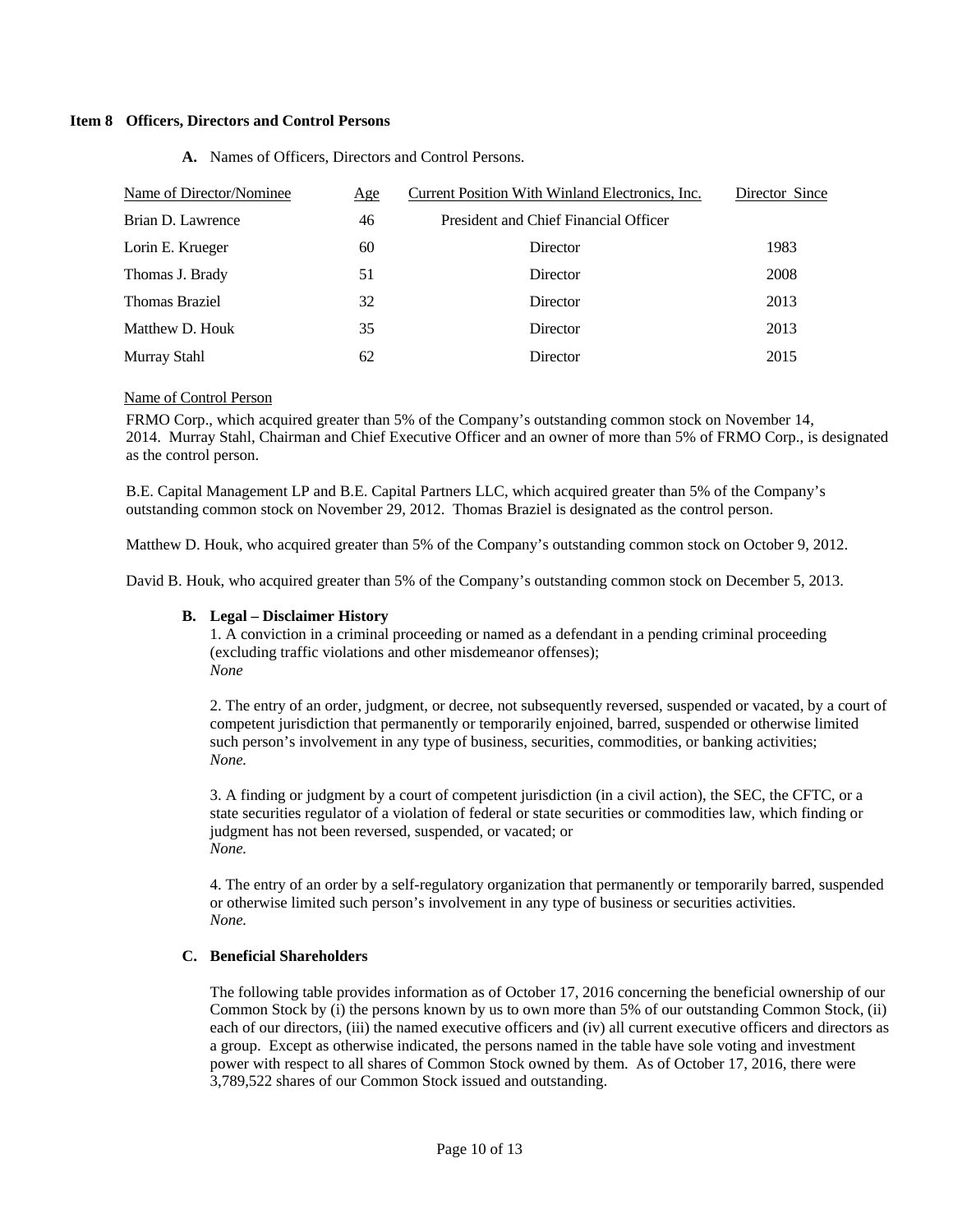| Name (and Address of 5%)    | Number of Shares      |     | Percent        |  |
|-----------------------------|-----------------------|-----|----------------|--|
| Owner) or Identity of Group | Beneficially Owned(1) |     | of Class $(1)$ |  |
| Thomas Braziel              | 578,874               | (2) | 15.28%         |  |
| FRMO Corp.                  | 568,428               | (3) | 15.00%         |  |
| Matthew D. Houk             | 477,799               | (4) | 12.61%         |  |
| David B. Houk               | 191.045               | (5) | 5.04%          |  |
| Lorin E. Krueger            | 137,679               | (6) | 3.63%          |  |
| Thomas J. Brady             | 91.143                | (7) | 2.41%          |  |
| All Directors as a Group (5 |                       |     |                |  |
| Individuals)                | 1,853,923             | (8) | 48.92%         |  |

- (1) Under the rules of the SEC, shares not actually outstanding are deemed to be beneficially owned by an individual if such individual has the right to acquire the shares within 60 days. Pursuant to such SEC Rules, shares deemed beneficially owned by virtue of an individual's right to acquire them are also treated as outstanding when calculating the percent of the class owned by such individual and when determining the percent owned by any group in which the individual is included.
- (2) According to Thomas Braziel, as of December 31, 2015, B.E. Capital Management LP, B.E. Capital Partners LLC, Thomas Braziel and David Earls, beneficially own the shares which Mr. Braziel who has sole power to vote or to dispose of such shares. The address for B.E. Capital Partners LLC is 205 East 42<sup>nd</sup> Street, 14<sup>th</sup> Floor, New York, NY 10017.
- (3) According to a Schedule 13G filed with the Securities and Exchange Commission on November 26, 2014 by FRMO Corp. the shares are beneficially owned by FRMO Corp., which has sole power to vote or to dispose of such shares. Murray Stahl, Chairman and Chief Executive Officer and an owner of more than 5% of FRMO Corp., is designated as the control person. The address for FRMO Corp. is 555 Taxter Road, Suite 175, Elmsford NY 10523.
- (4) According to Matthew D. Houk, as of December 31, 2015, he beneficially owns and has sole power to vote or to dispose of such shares. The address for Matthew D. Houk is c/o Horizon Kinetics LLC, 470 Park Avenue South, 4th Floor, New York, NY 10016.
- (5) According to a Schedule 13D filed with the Securities and Exchange Commission on December 19, 2013 by David B. Houk, the shares are beneficially owned by Mr. Houk who has sole power to vote or to dispose of such shares. The address for David B. Houk is P.O. Box 22145, Louisville, Kentucky 40252.
- (6) Includes 46,500 shares which may be purchased by Mr. Krueger upon exercise of currently exercisable options.
- (7) Includes 12,000 shares held by Mr. Brady's spouse and 62,000 shares which may be purchased by Mr. Brady upon exercise of currently exercisable options.
- (8) Includes 133,500 shares which may be purchased by directors upon exercise of currently exercisable options.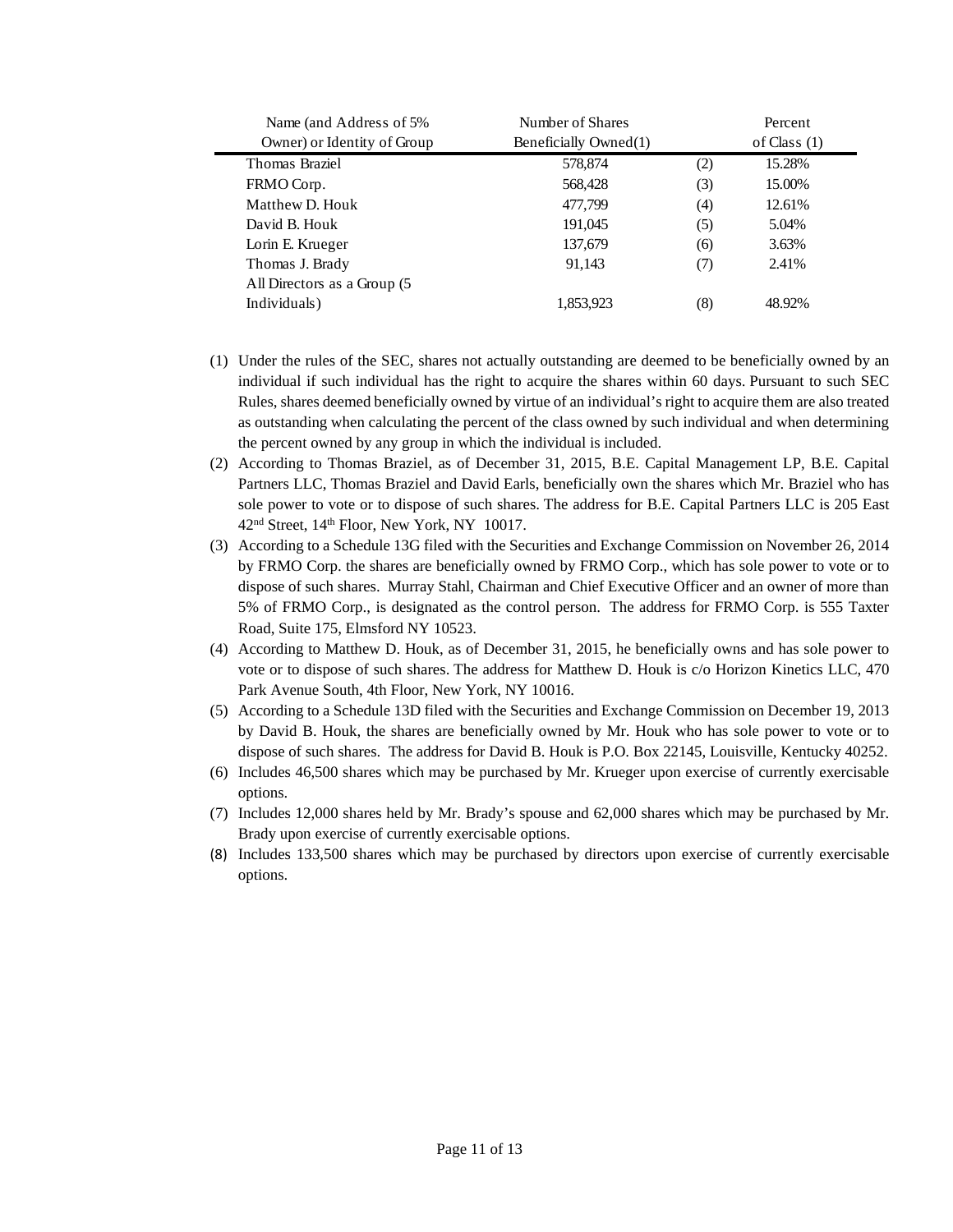#### **Item 9 Third Party Providers**

The name, address, telephone number and email address of each of the following outside providers that advise the issuer on matters relating to the operations, business development and disclosure:

#### **1. Counsel:**

Fredrikson & Byron, P.A. Suite 4000 200 South Sixth Street Minneapolis, MN 55402-1425 Phone: (612) 492-7000

#### **2**. **Accountant or Auditor:**

 Baker Tilly Virchow Krause, LLP 225 South Sixth Street Suite 2300 Minneapolis, MN 55402-4661 Phone: (612) 876-4802